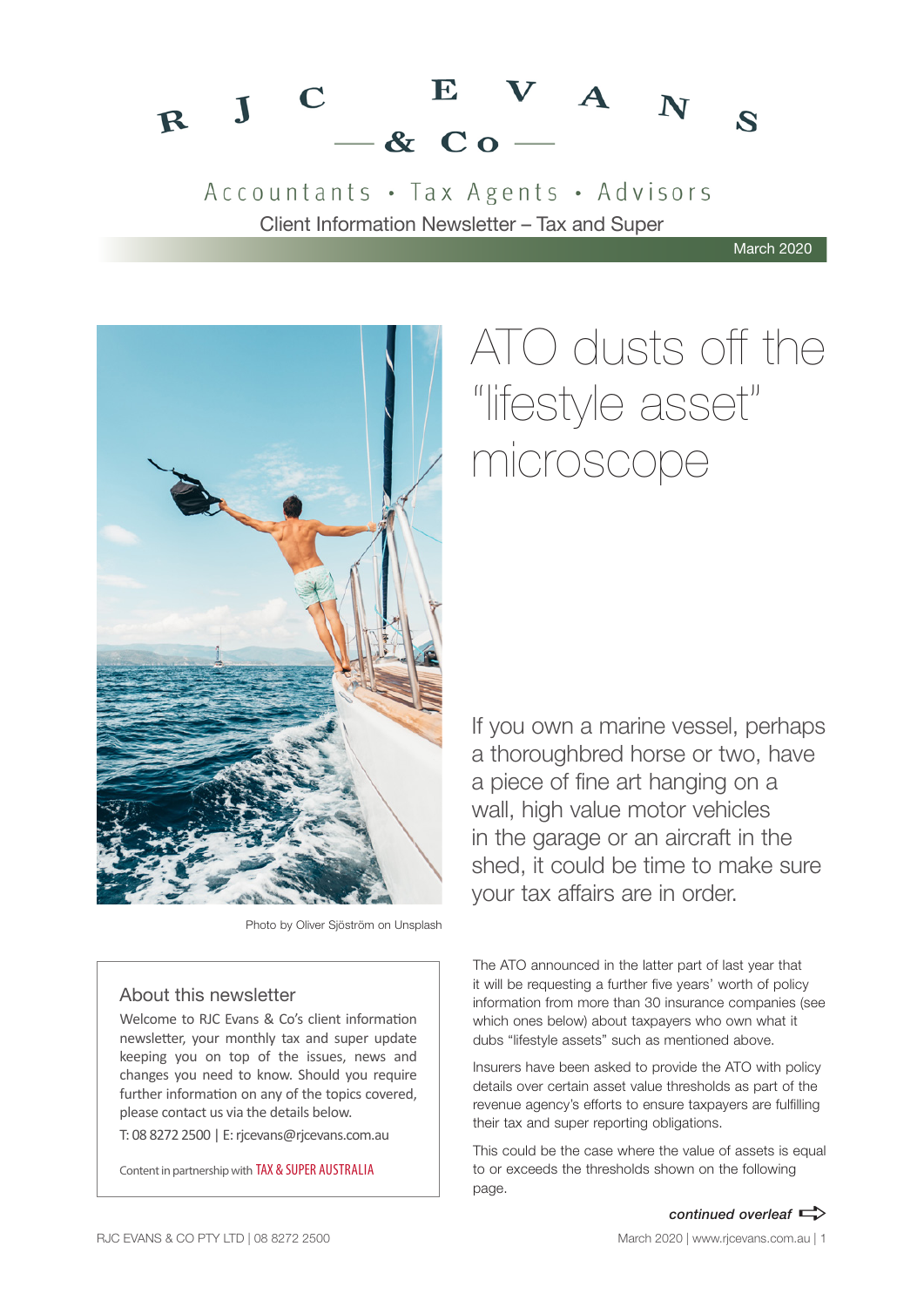# ATO dusts off the "lifestyle asset" microscope *cont*

The ATO expects to receive information about assets owned by around 350,000 taxpayers covering information from 2015-16 to 2019-20 as part of its "Lifestyle assets data-matching program". It says information provided by insurers will be used as part of compliance profiling activities.

As the ATO stated when announcing the program: "If a taxpayer is reporting a taxable income of \$70,000 to us but we know they own a three million dollar yacht, then this is likely to raise some red flags."

It emphasised that the data will not be used to initiate automated compliance activity, and will follow strict protocols that are in place. "Taxpayers selected for compliance activities are identified through other methodologies. The data is made available to our compliance teams to support their risk profiling of the selected taxpayers," the ATO said. "Existence of an insurance policy may or may not prompt the compliance officer to pursue a particular line of inquiry".

Aside from helping identify taxpayers who may be under-stating their income, the data from insurers may be used by the ATO to identify taxpayers who have made capital gains on the disposal of certain assets but who have not declared this to the ATO.

The data will also be used by the ATO as part of its risk profiling activity to identify incorrect goods and services tax (GST) input tax credits where taxpayers are purchasing the assets for purely personal reasons and claiming GST credits as if the item were a business asset.

SMSFs that the ATO suspects may be acquiring lifestyle assets purely for personal enjoyment of the fund's trustee or beneficiaries are also likely to be looked at by the ATO.

Data will be obtained from the following insurers: AAMI, AIG, Allianz, Apia, Bingle, CGU Insurance, Chubb Insurance, Club Marine, Coles Insurance, CommInsure, GIO, Insuremyride, Just Car Insurance, Lumley, Nautilus Marine, NRMA, QBE, RAA Insurance, RACQ, RACV, RAC Insurance, Resilium, SGIC, SGIO, Shannons, Suncorp, Swann Insurance, Vero, WFI, Youi, Zurich Australian Insurance.



Marine vessels: \$100,000



Asset value threshold triggers

Fine art (per item): \$100,000



Thoroughbred horses: \$65,000

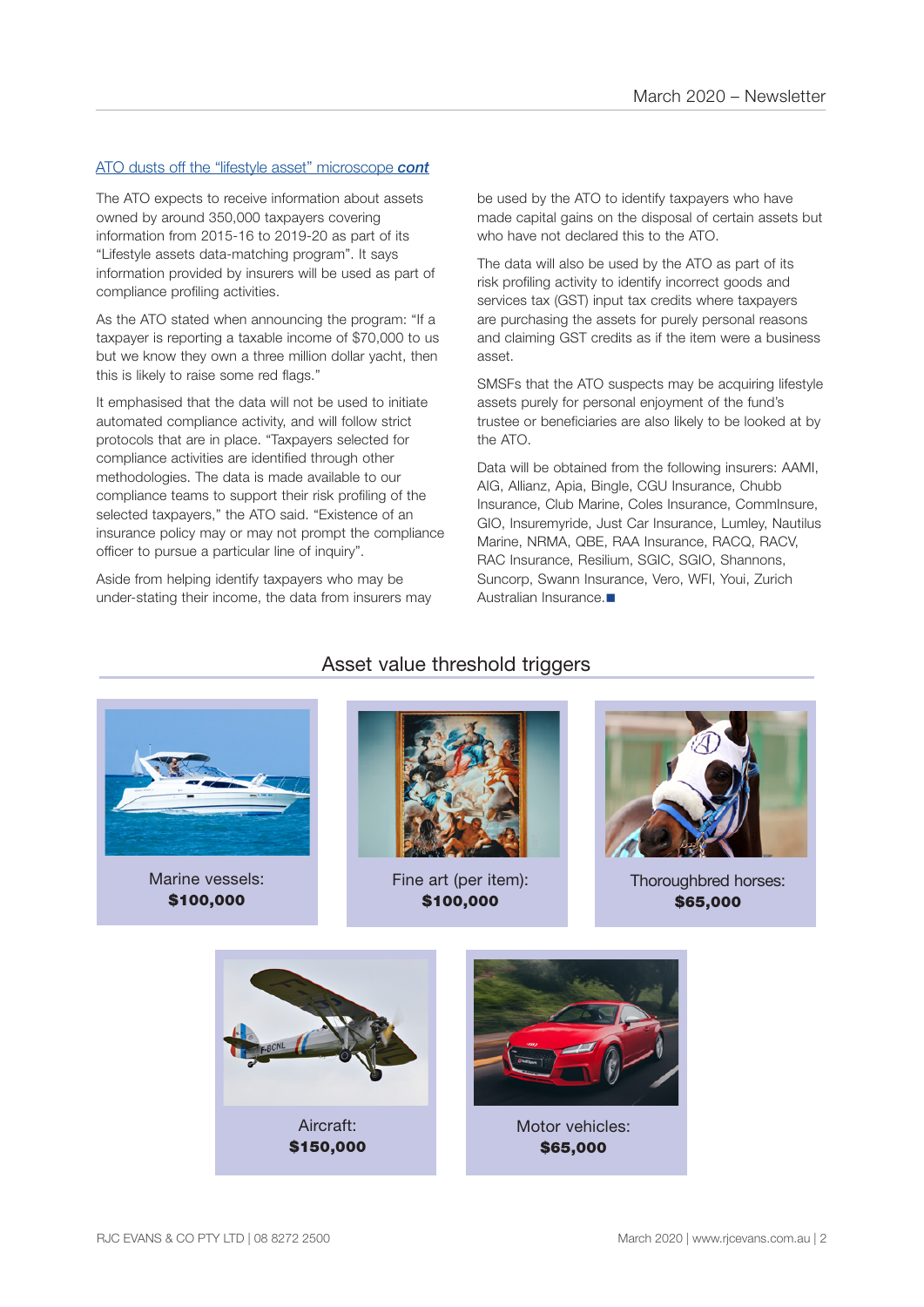# Limited options to access your super early

There are very limited circumstances when you can access your superannuation savings earlier than when you meet what the ATO calls a "condition of release" — which for most people generally means achieving a certain age and retiring.

The other limited circumstances mainly relate to specific medical conditions, severe financial hardship or on compassionate grounds. Also you need to be aware that the ATO is very concerned about "promoters" operating that claim to offer early access to your super in order to, say, pay off a credit card debt, buy a house or car, or go on the holiday-of-a-lifetime. Such schemes are illegal and can attract heavy penalties if you participate.

If however you find yourself in circumstances that reflect what is spelt out below, it could be possible to get access to your super savings. Note that very strict rules apply, and the outcome is generally never assured.

# ACCESS DUE TO SEVERE FINANCIAL HARDSHIP

You may be able to withdraw some of your super if you have received eligible government income support payments continuously for 26 weeks and are unable to meet reasonable and immediate family living expenses.

The minimum amount that can be paid is \$1,000 (unless your super balance is less than \$1,000) and the maximum amount is \$10,000. You can only make one withdrawal from your super fund because of severe financial hardship in any 12-month period.

A super withdrawal due to severe financial hardship is paid and taxed as a super lump sum. There are no cashing restrictions under severe financial hardship if you have reached your preservation age plus 39 weeks and you were not gainfully employed on a full-time or part-time basis at the time of application.

# ACCESS ON COMPASSIONATE GROUNDS

You may be allowed to withdraw some of your super on compassionate grounds for unpaid expenses. Examples of these types of expenses include:

- **•** paying for medical treatment for you or a dependant
- making a payment on a loan to prevent you from losing your house
- modifying your home or vehicle for the special needs of you or a dependant because of a severe disability
- paying for expenses associated with a death, funeral or burial of a dependant.

The amount of super you can withdraw is limited to what you reasonably need. If you have already paid the expense using a loan, a credit card or money borrowed from family or friends, you do not meet the eligibility requirements. Generally you will need to show that you can't afford to pay the expenses without accessing your super (eg you can't get a loan or use savings).

The amount is paid and taxed as a normal super lump sum. The tax rates depend upon various factors including age and the components of the super lump sum. Your super provider will automatically deduct the tax from your super account.

### ACCESS DUE TO TEMPORARY INCAPACITY

You may be able to access your super if you are temporarily unable to work or need to work less hours

*continued overleaf*  $\Rightarrow$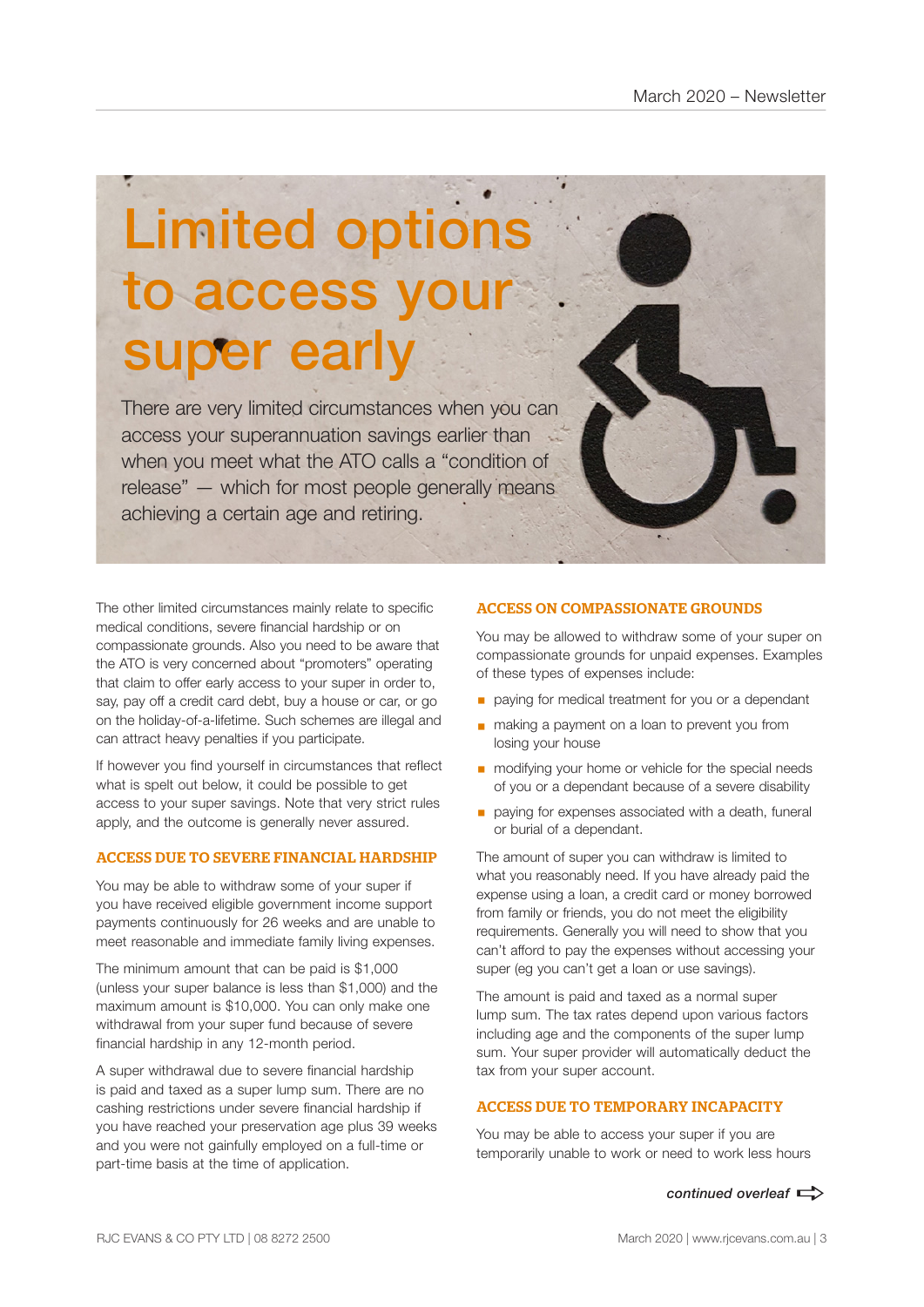# Limited options to access your super early *cont*

because of a physical or mental medical condition. This option is generally used to release insurance benefits from a super fund.

Any such payout from a super fund is made in regular payments (income stream) over the time you are unable to work. A super withdrawal due to temporary incapacity is taxed as a normal super income stream.

### ACCESS DUE TO PERMANENT INCAPACITY

You may be able to access your super if you are permanently incapacitated. This type of super withdrawal is sometimes called a "disability super benefit". Your fund must be satisfied that you have a permanent physical or mental medical condition that is likely to stop you from ever working again in a job you were qualified to do by education, training or experience.

At least two medical practitioners must certify this for you to receive concessional tax treatment.

You can receive the super as either a lump sum or as regular payments (income stream). A super withdrawal due to permanent incapacity is subject to different tax components.

### ACCESS DUE TO TERMINAL MEDICAL **CONDITION**

You may be able to access your super if you have a terminal medical condition. This will generally be accepted as existing if:

- two registered medical practitioners have certified, jointly or separately, that you suffer from an illness, or have an injury, that is likely to result in death within a period (certification period) that ends no more than 24 months after the date of the certification
- at least one of the registered medical practitioners is a specialist practising in an area related to your illness or injury
- the certification period for each of the certificates has not ended.

Super funds are required to make these payments as a lump sum, which is tax-free if you withdraw it within 24 months of certification.

If your fund does not allow access due to a terminal medical condition, you may be able to move your super to a different fund.

If you are suffering from a terminal medical condition and you have a super credit balance held by the ATO, you can either ask your fund to claim this on your behalf, or you can claim it directly from the ATO yourself.

### SUPER LESS THAN \$200

You may be able to access your super if your employment is terminated and the balance of your super account is less than \$200, or if you have formerly lost super held by a super fund or by the ATO that is less than \$200. No tax is payable when accessing super accounts with a balance less than \$200 $\blacksquare$ 

# SMSF statistics: some highlights





The top asset types held by SMSFs (by value) are • listed shares (31% of total estimated SMSF assets)

 $\cdot$  cash and term deposits (21%)

From: ATO's SMSF Statistical Report, Sept 2019

This information has been prepared without taking into account your objectives, financial situation or needs. Because of this, you should, before acting on this information, consider its appropriateness, having regard to your objectives, financial situation or needs.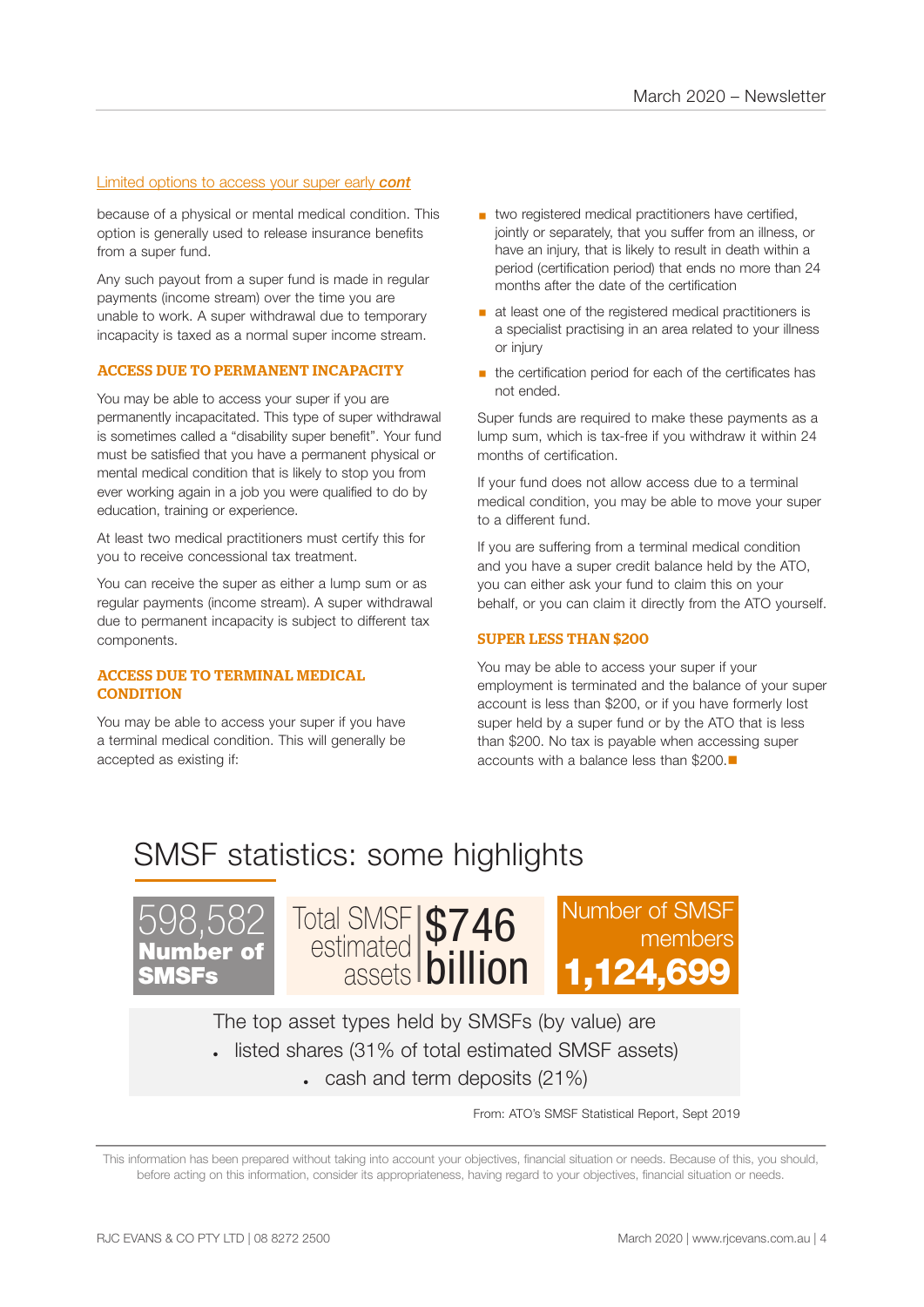# **Damage or destruction of a rental property**

What happens if your property is damaged from the results of a natural disaster, or by tenants? Such a situation can affect the types of expenses you claim and the income you need to declare for your rental property.

# Declaring income

If you receive a payout for damage to your rental property as a result of a disaster, you may need to include this amount as income on your tax return. This includes:

- insurance payout for loss of rental income
- insurance payout for repairs
- insurance payout for replacements (even if they are capital assets)
- money received from a relief fund.

Note however that money provided for immediate or urgent repairs may be exempt – the ATO has a free helpline to check (1800 806 218). If you receive a oneoff payment as assistance from a charity or community group or even from a government arm, these are generally tax-free, as well as gifts from friends and/or family.

If your rental property is damaged or destroyed by a natural disaster, you may still be able to claim deductions for holding costs of the vacant land.

Where you rented it out, or it was available for rent prior to the natural disaster, taxpayers can generally claim a deduction under the "exceptional circumstances" exemption. If the exemption applies to your circumstances, you can continue to claim deductions for three years from when the disaster occurred. This period can be extended if required by applying to the ATO.

# Claiming deductions for repairs

Generally repairs must relate directly to wear and tear or other damage that occurred as a result of you renting out the property. Examples of repairs include but are not limited to:

- replacing broken windows
- replacing part of a fence damaged by a bushfire
- replacing the plasterboard in a wall damaged by flood inundation
- repairing electrical appliances or machinery.

Substantial changes, including improvement, modernisation, making additions or the replacement of an entire structure is not considered to be a repair.

# Deduction for unoccupied property repairs

The ATO has used an example before of a rental property that was tenanted when it was severely damaged by a cyclone. Due to the damage, the tenants had to move out. The owner carried out repairs and then advertised the property for rent. Even though the property was not available for rent while being repaired, the owner was able to claim his repairs.

continued  $p7 \Rightarrow$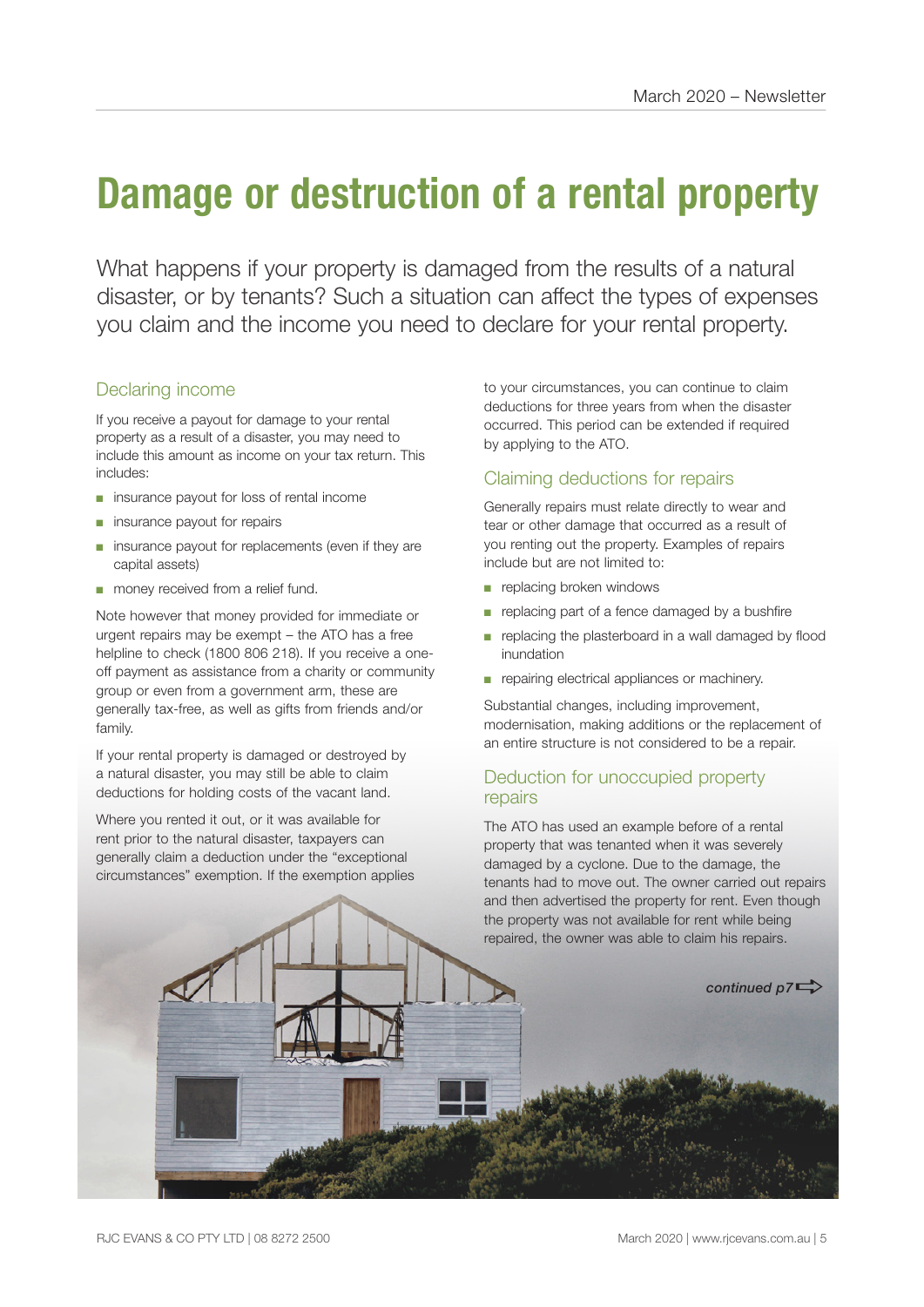

# **Security online:**  More important than ever

Communication over an online channel has certainly become the default these days, and dealing with the ATO is no exception. In fact the transition to online has plainly been developing over some years.

More and more transactions and interactions are taking place, for example, over the government's initiative myGov — not just the ATO, but Medicare, Centrelink, JobSearch, Veterans' Affairs and many more. Even the way tax and super professionals deal with the various regulatory bodies is changing — using a more secure channel called myGovID.

However most of us realise that hand-in-hand with the ease and benefits of online transactions comes the very real danger of scammers and criminals. And although the ATO and the government has very efficient security measures and software to ensure the privacy of your personal information, data and transactions, a huge part of your ongoing protection relies on the end user.

As a taxpayer, you play a big part in the ongoing protection of your personal information, and making sure it's safe when you interact with anyone online. With emails, text messages or social media posts for example, always be cautious if downloading attachments or clicking a link — even if these appear to be from a legitimate source.

Online services and tools provided by the ATO, for example, should always be accessed via the official website ato.gov.au or through my.gov.au, and not via a link hosted on another site. If there's any question about the legitimacy of an ATO notification, it may be a better option to go directly to the myGov homepage and sign in to check your own inbox for messages.

*continued overleaf*  $\Rightarrow$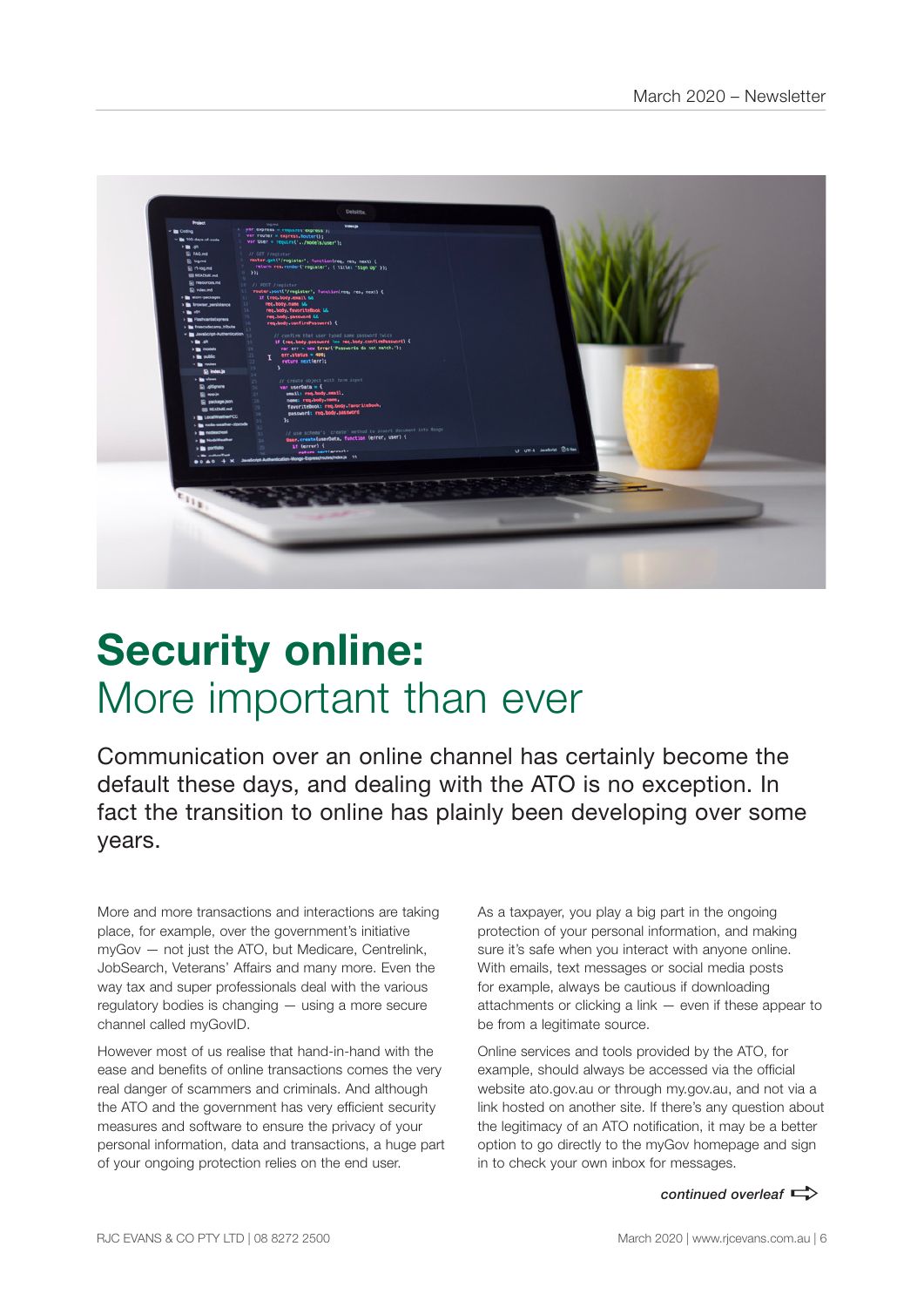# Damage or destruction of a rental property *cont*

# Capital expenditure which may be claimable over time

Capital allowances: For each asset where you may claim a deduction for decline in value (depreciation) you can choose to use either the effective life the ATO has determined for such assets or your own reasonable estimate of its effective life (although where you estimate an asset's effective life, you must keep records to show how you worked it out).

Depreciating assets: Depreciable assets are those items that can be described as "plant", which do not form part of the premises. They are usually not part of the main structure, and not likely to be permanent and expected to be replaced within a relatively short period.

Examples of depreciable assets include carpets, curtains, appliances (such as a dishwasher or fridge), and furniture. If you replace a depreciating asset costing up to \$300 you can generally claim an immediate deduction. Note that a deduction is only available for new assets, and not for second-hand assets.

Capital works: Capital works is used to describe certain kinds of construction expenditure used to produce income. Examples include but are not limited to:

- building construction costs
- cost of altering a building
- major renovations to a room
- adding a fence.

The rate of deduction for these expenses is 2.5% per year for 40 years following the completion of the construction.

# Capital gains tax implications

If an insurance payout is made on a home used for income-producing purposes, it may need to be taken into account for capital gains tax purposes.

If you rebuild or replace your rental property, you may be entitled to roll over any capital gain you make. For the rollover to apply you must have incurred some of the expenditure to acquire another property within one year after the end of the income year the property was destroyed.

However where your rental property is destroyed and you do not rebuild, you will need to calculate your capital gain or loss. Any insurance payout received will be counted as capital proceeds when calculating your gain or loss. Where you don't receive any payouts the market value substitution rule does not apply and generally you can claim a capital loss.

Otherwise a capital gain will arise if the insurance payout is more that the asset's cost base. A capital loss will arise if the insurance payout is less that the asset's reduced cost base.

Note that calculating the cost base of a destroyed building on land can be complex.  $\blacksquare$ 

# Security online: More important than ever *cont*

Of course you should never share your tax file number (TFN), passwords, bank account details or other sensitive information — even to prospective employers. Some other recommended security steps you can consider include:

- Use multi-factor authentication where possible (using SMS codes as your sign-in option for myGov is a quick and secure way to access ATO online services)
- Only engage with verified ATO pages on social media, and never share information on these platforms
- Back-up your data on an external hard drive or use cloud-based back-up (and don't just leave back-up devices continuously connected to the main unit)
- Disable remote access software until it's needed
- Keep software up-to-date, including security updates and running regular anti-virus scans.

#### THE PROCESSES THE ATO USES

For its part, the ATO has steps in place to make sure taxpayer data is kept safe. Part of its process in doing this is to:

- Confirm your details when you contact the ATO
- Logging access to your personal information so that it can identify any unusual behaviour.

The ATO will not:

- ask you for your TFN or bank details via return email, SMS, or on social media
- provide your personal information to anyone without your consent, unless the law permits it to do so
- communicate with you on behalf of another government agency or ask another government agency to represent the ATO. $\blacksquare$